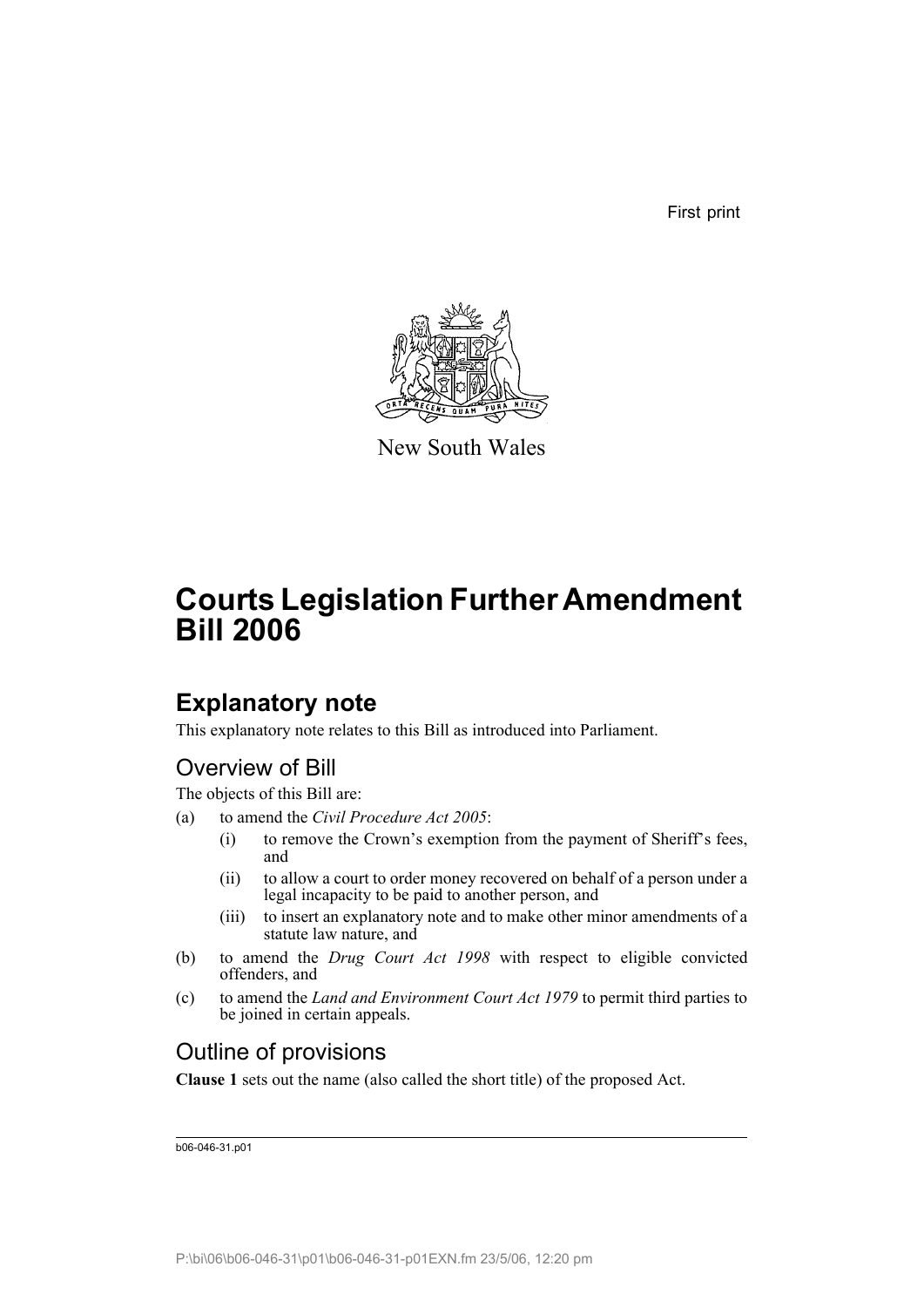Explanatory note

**Clause 2** provides for the commencement of the proposed Act.

**Clause 3** is a formal provision that gives effect to the amendments to the Acts set out in Schedules 1–3.

**Clause 4** provides for the repeal of the proposed Act after all the amendments made by the proposed Act have commenced. Once the amendments have commenced the proposed Act will be spent and section 30 of the *Interpretation Act 1987* provides that the repeal of an amending Act does not affect the amendments made by that Act.

### **Schedule 1 Amendment of Civil Procedure Act 2005 No 28**

**Schedule 1 [1]** amends section 18 (2) of the *Civil Procedure Act 2005* (*the Act*) to remove the exemption in favour of the Crown on the payment of Sheriff's fees.

**Schedule 1 [2]** amends section 77 of the Act to permit a court to order that the whole or any part of money recovered on behalf of a person under a legal incapacity (or a person whom the court has found incapable of managing his or her affairs) be paid to such person as the court may direct, including, in the case of a minor, the Public Trustee or, in the case of a protected person, the manager of the person's estate. Currently in the case of a minor any such money must be paid to the minor or the Public Trustee only and in the case of a protected person to the protected person or the manager of the protected person's estate only.

**Schedule 1 [3]** inserts a note to clarify that Division 5 of Part 6 of the Act, which allows a court to make an interim payment in certain cases, does not apply to an award of damages to which Part 6 of the *Motor Accidents Act 1988* applies.

**Schedule 1 [4]** amends section 97 of the Act to clarify that a court may issue an arrest warrant for a failure to attend court or a failure to produce any document or thing to the court if the requirement to attend or produce the document or thing was under an order made under the Act or under any other law.

**Schedule 1 [5] and [6]** amend section 113 of the Act, which provides for the sale or mortgage by a judgment debtor of land that is subject to a registered writ for the levy of property. The proposed amendments clarify that on payment to the Sheriff, from money advanced under a mortgage, of the minimum amount required by the judgment debtor, the Sheriff is to endorse the mortgage instrument rather than the agreement for mortgage.

Schedule 1 [7] enables savings and transitional regulations to be made as a consequence of the proposed Act.

### **Schedule 2 Amendment of Drug Court Act 1998 No 150**

Section 5A and Part 2A of the *Drug Court Act 1998* (*the Act*) are to be inserted into the Act by Schedule 1 [5] and [6] to the *Compulsory Drug Treatment Correctional*

Explanatory note page 2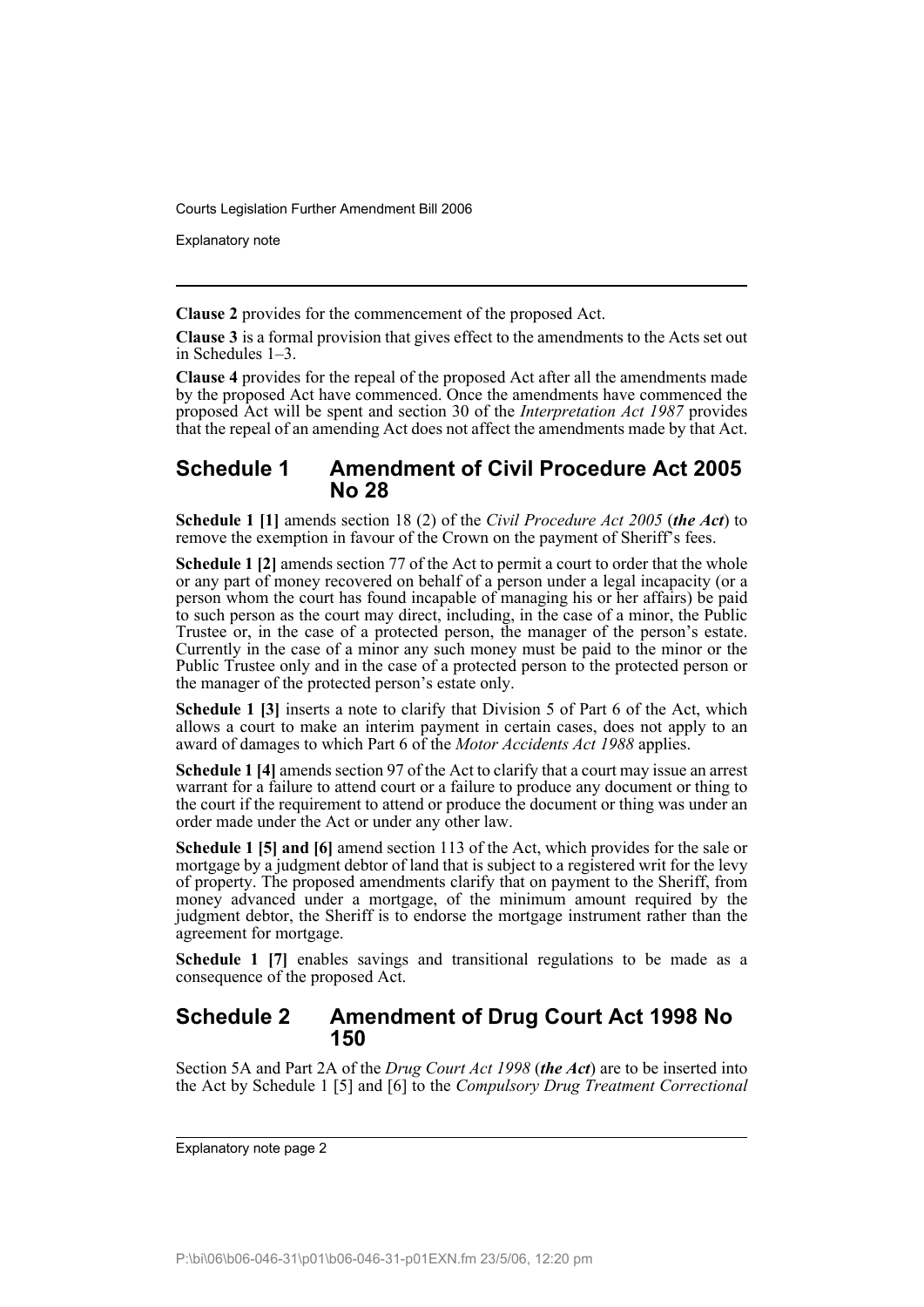Explanatory note

*Centre Act 2004*. Section 5A sets out who is an eligible convicted offender for the purposes of the Act. Part 2A provides that an eligible convicted offender must be referred to the Drug Court by certain courts when sentencing the offender. The Drug Court may order that the offender serve his or her sentence by way of compulsory drug treatment detention. However, before making any such order the Drug Court is to refer the offender to a multi-disciplinary team for assessment.

**Schedule 2** [1] amends section 5A (1) (b) to clarify that when looking at a person's sentence to determine whether the person is an eligible convicted offender, the person must have a sentence with an unexpired non-parole period of at least 18 months at the time the sentence is imposed and an unexpired non-parole period of no more than 3 years at the time that the Drug Court determines whether to make an order in respect of the person.

**Schedule 2 [2]** amends section 5A (1) (c) to reduce the number of offences that a person must have been convicted of to be an eligible convicted offender, from at least 3 others in the 5 year period before he or she is sentenced to at least 2 others in that period.

**Schedule 2 [3]** omits certain redundant subjective requirements from the definition of *eligible convicted offender*. These require the Drug Court to be of the opinion that the person has a long term dependency on the use of prohibited drugs and that the offence for which the person has been sentenced was related to that drug dependency. The Drug Court is already required to assess these matters subjectively as section 18D (1) (b) (ii) requires the Drug Court to be satisfied that the person is an eligible convicted offender.

**Schedule 2 [4]** removes section 5A (2) (d) which states that a person cannot be an eligible convicted offender if the person has been convicted of any offence that, in the opinion of the Drug Court, involves serious violence. **Schedule 2 [5]** instead inserts proposed section 18E (2) (c1) which requires the multi-disciplinary team to take into account the offender's history of committing offences involving violence when determining whether the offender is a suitable person to serve a sentence by way of compulsory drug treatment detention.

#### **Schedule 3 Amendment of Land and Environment Court Act 1979 No 204**

**Schedule 3** amends section 39A of the *Land and Environment Court Act 1979* which permits the Land and Environment Court to join parties to an appeal in certain circumstances. The proposed amendment extends the application of the provision to appeals under sections 96 (6), 96AA (3) and 96A (5) of the *Environmental Planning and Assessment Act 1979*, which are appeals in relation to the modification of a development consent.

Explanatory note page 3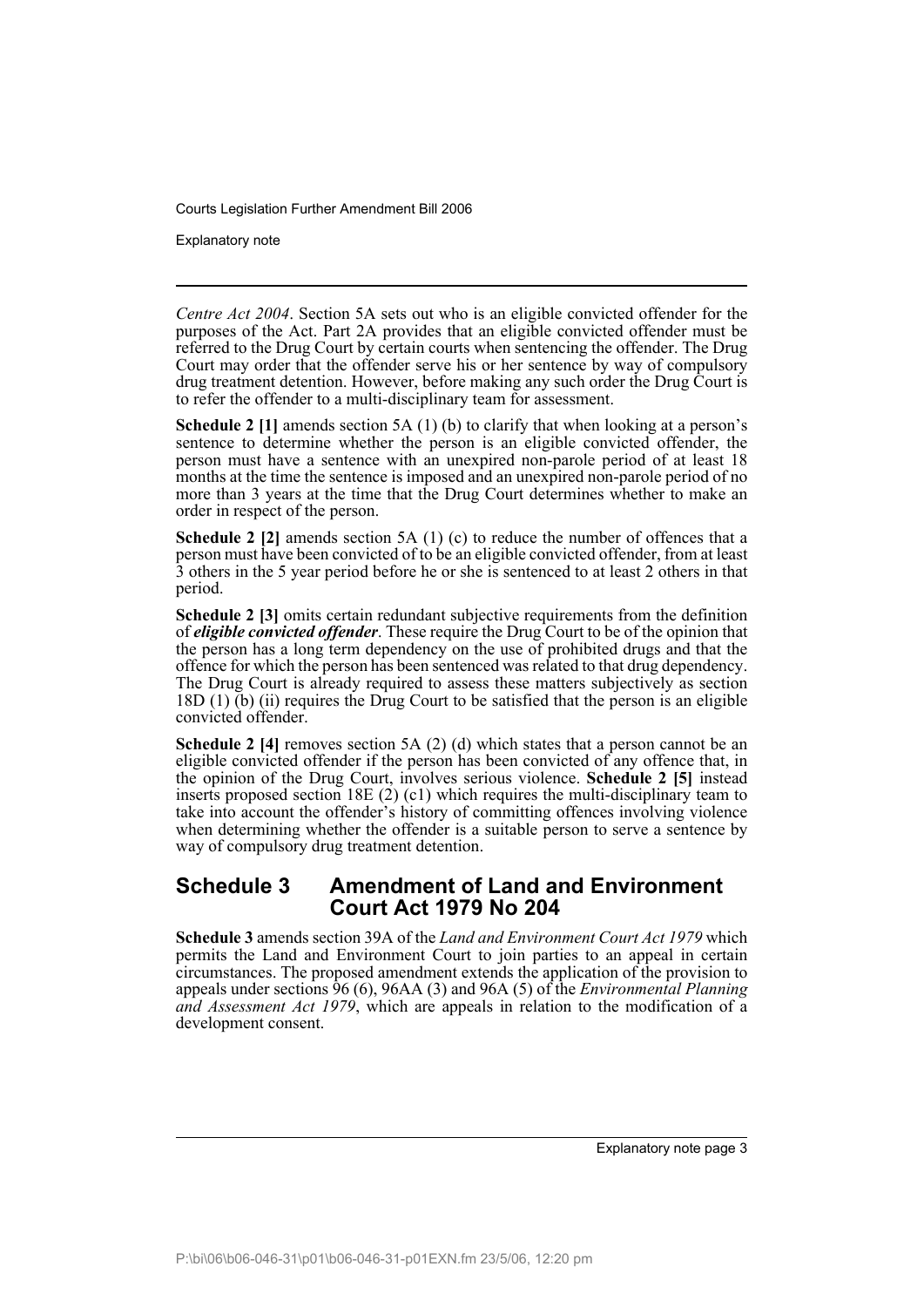Explanatory note

Explanatory note page 4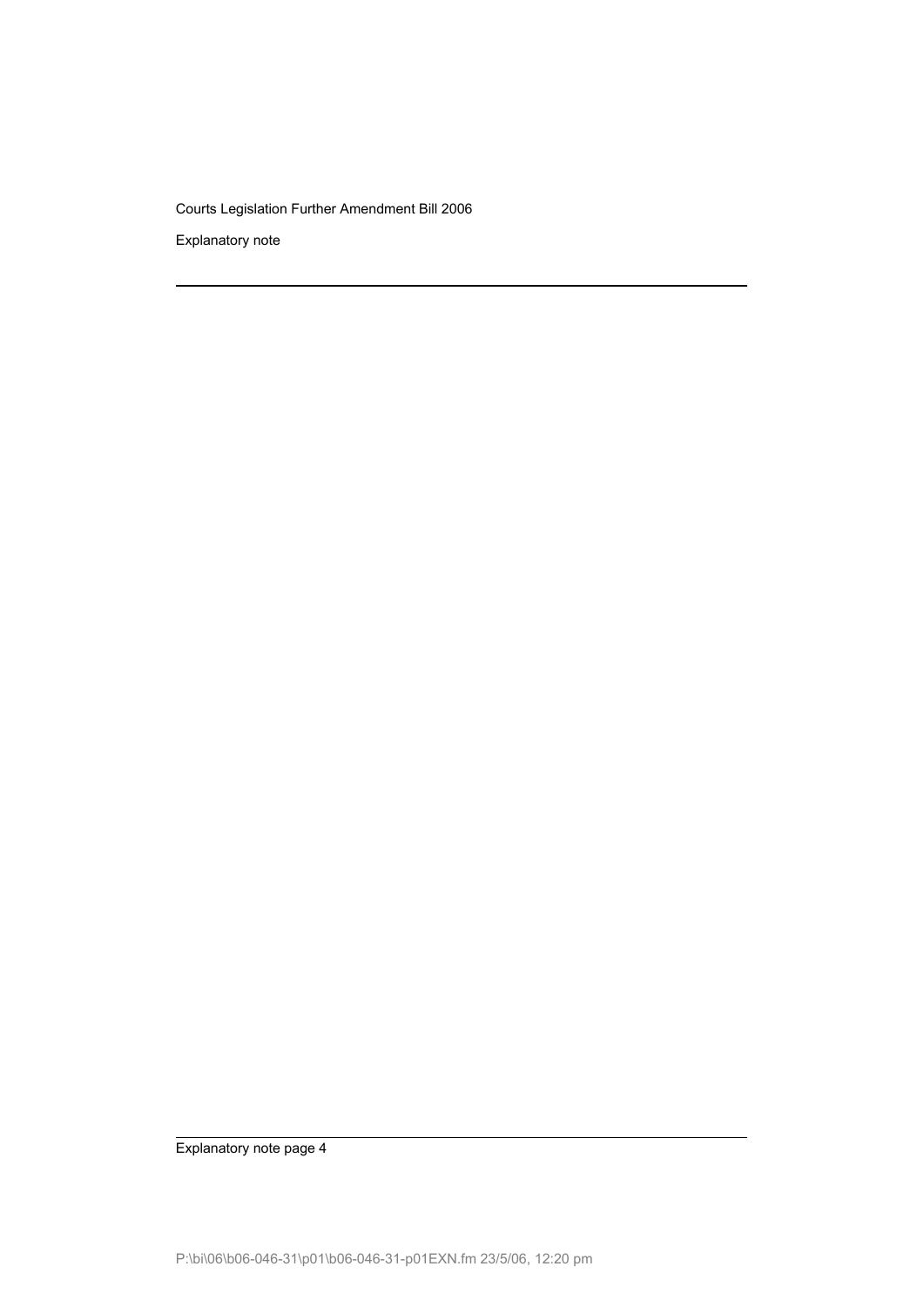First print



New South Wales

# **Courts Legislation Further Amendment Bill 2006**

## **Contents**

|            |                                                           | Page |
|------------|-----------------------------------------------------------|------|
|            | Name of Act                                               |      |
|            | Commencement                                              |      |
| 3          | Amendment of Acts                                         | 2    |
| 4          | Repeal of Act                                             | 2    |
|            | Schedule 1 Amendment of Civil Procedure Act 2005 No 28    |      |
|            | Schedule 2 Amendment of Drug Court Act 1998 No 150        | 5    |
| Schedule 3 | Amendment of Land and Environment Court Act 1979 No 204 6 |      |

b06-046-31.p01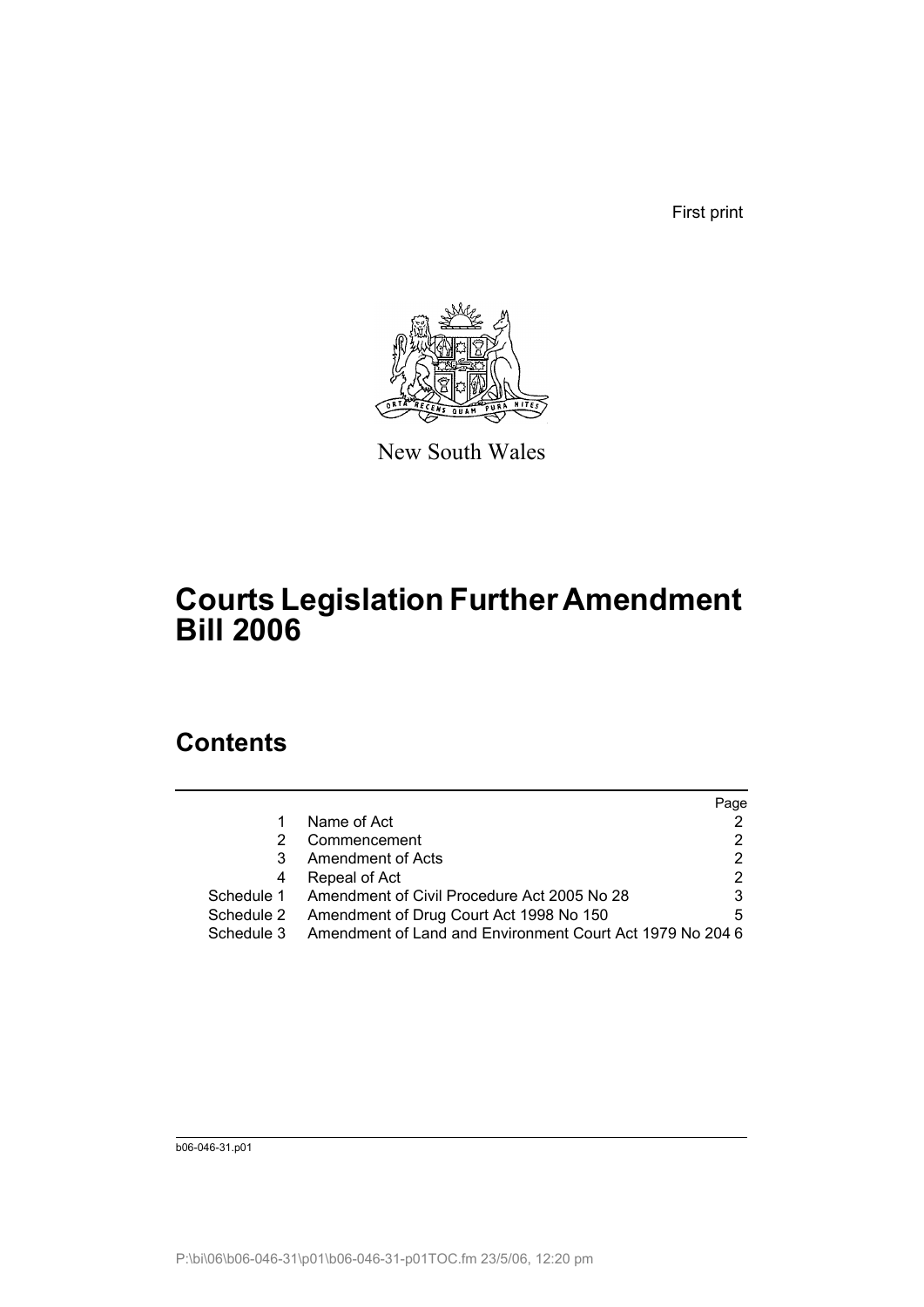Contents

Page

Contents page 2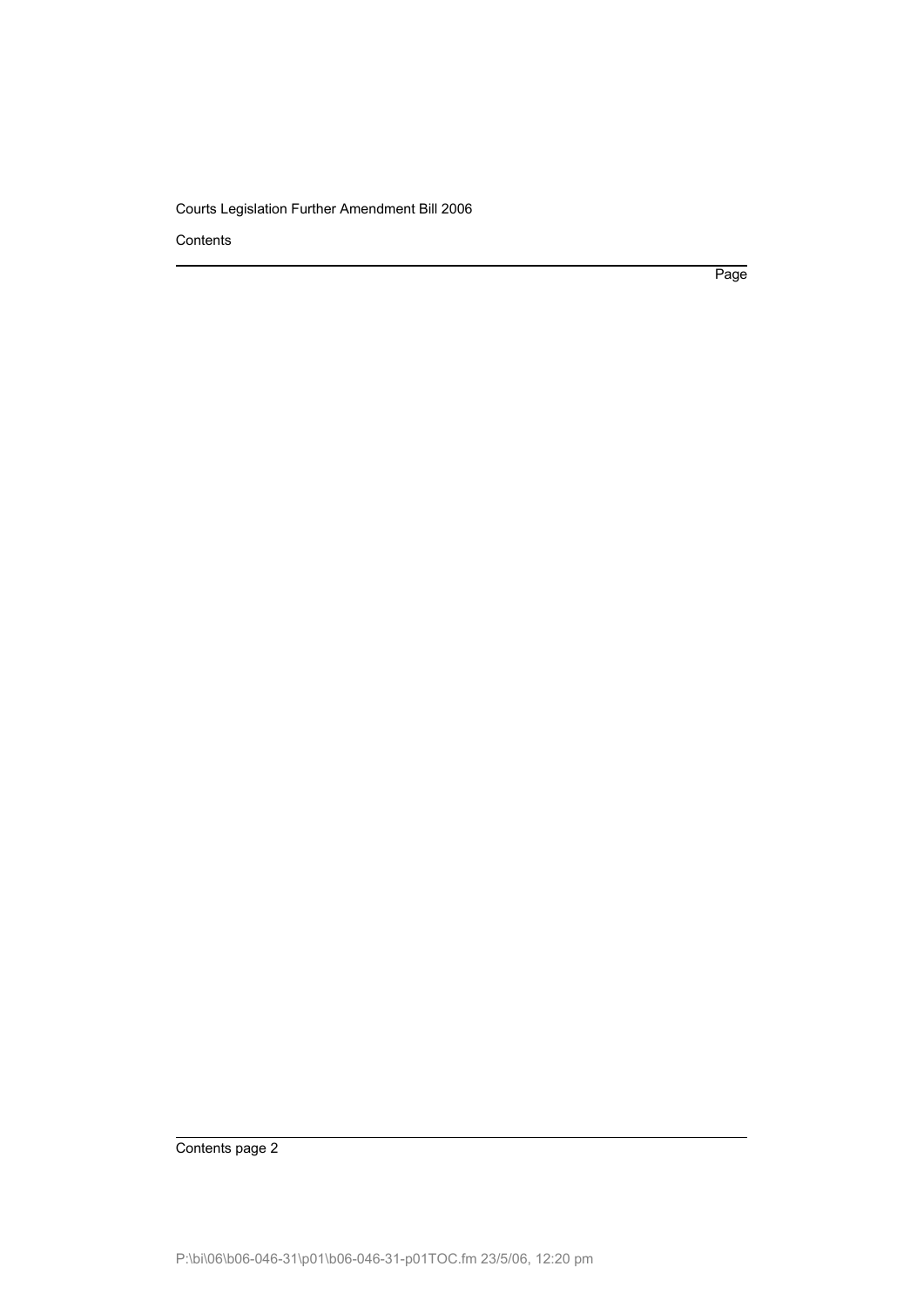

New South Wales

# **Courts Legislation Further Amendment Bill 2006**

No , 2006

#### **A Bill for**

An Act to amend the *Civil Procedure Act 2005*, the *Drug Court Act 1998* and the *Land and Environment Court Act 1979* with respect to courts, court procedures and other matters; and for other purposes.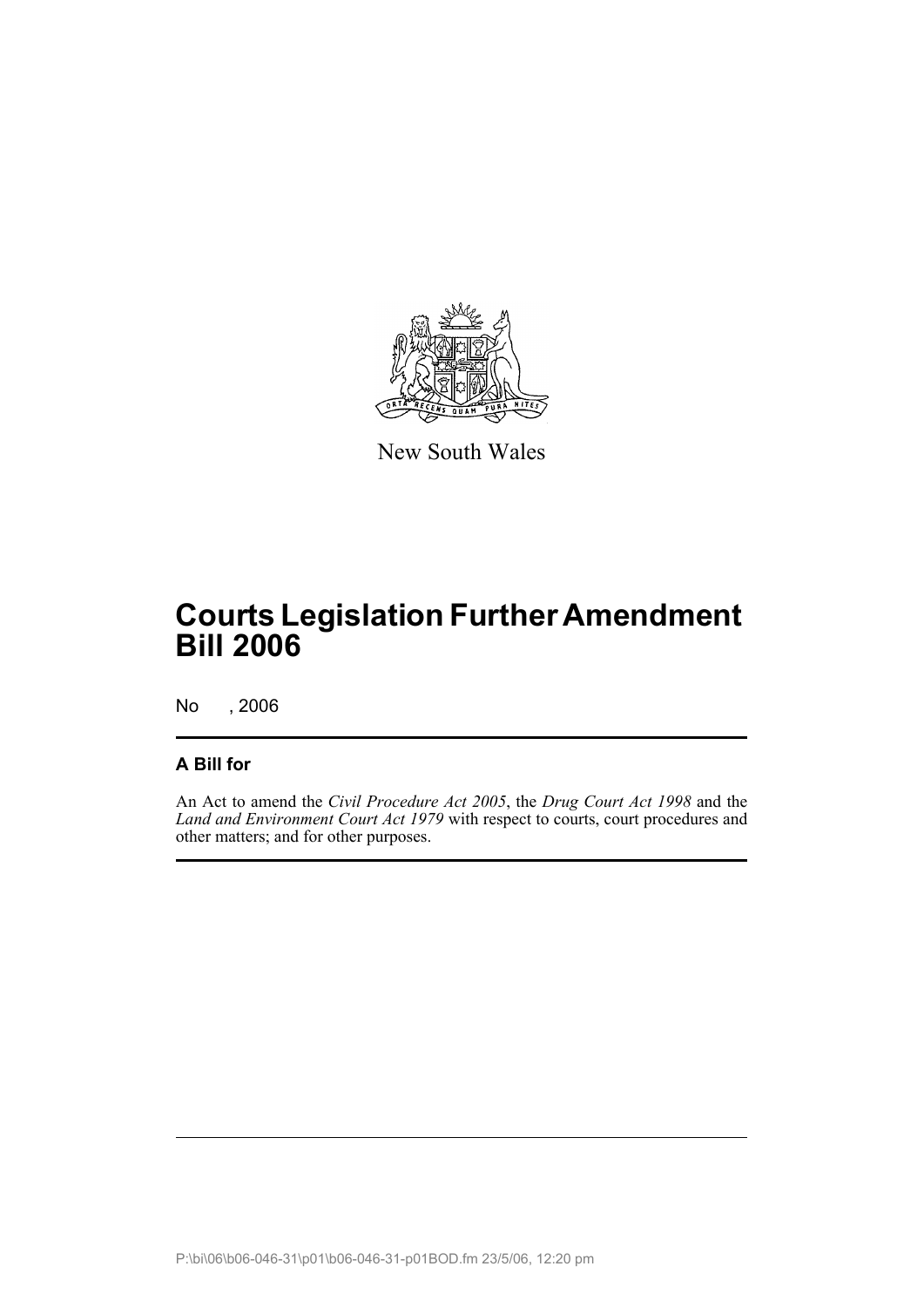<span id="page-7-1"></span><span id="page-7-0"></span>

|              |     | The Legislature of New South Wales enacts:                                                                                                                | 1                   |  |
|--------------|-----|-----------------------------------------------------------------------------------------------------------------------------------------------------------|---------------------|--|
| 1            |     | <b>Name of Act</b>                                                                                                                                        |                     |  |
|              |     | This Act is the Courts Legislation Further Amendment Act 2006.                                                                                            | 3                   |  |
| $\mathbf{2}$ |     | Commencement                                                                                                                                              | $\overline{4}$      |  |
|              | (1) | This Act commences on the date of assent except as provided by<br>subsection $(2)$ .                                                                      | 5<br>6              |  |
|              | (2) | Schedule 2 commences on the commencement of Schedule 1 [5] to the<br>Compulsory Drug Treatment Correctional Centre Act 2004.                              | $\overline{7}$<br>8 |  |
| 3            |     | <b>Amendment of Acts</b>                                                                                                                                  | 9                   |  |
|              |     | Each Act set out in Schedules $1-3$ is amended as set out in those<br>Schedules.                                                                          | 10<br>11            |  |
| 4            |     | <b>Repeal of Act</b>                                                                                                                                      | 12                  |  |
|              | (1) | This Act is repealed on the day following the day on which all the<br>provisions of this Act have commenced.                                              | 13<br>14            |  |
|              | (2) | The repeal of this Act does not, because of the operation of section 30<br>of the <i>Interpretation Act 1987</i> , affect any amendment made by this Act. | 15<br>16            |  |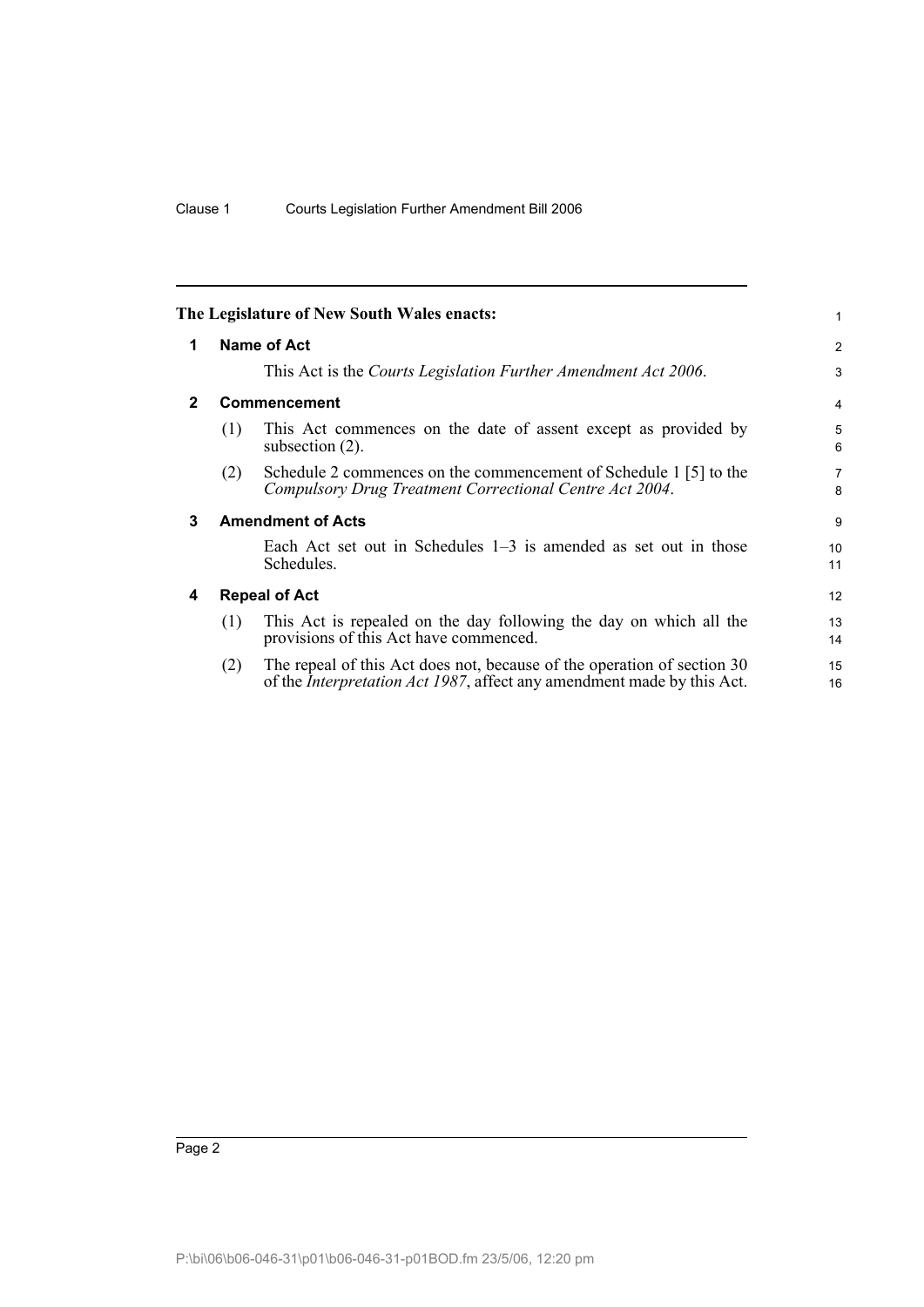Amendment of Civil Procedure Act 2005 No 28 Schedule 1

<span id="page-8-0"></span>

|       | <b>Schedule 1</b>                                                             |                                              | <b>Amendment of Civil Procedure Act 2005</b><br><b>No 28</b>                                                                                                                                                                                                                                | $\mathbf{1}$<br>2          |
|-------|-------------------------------------------------------------------------------|----------------------------------------------|---------------------------------------------------------------------------------------------------------------------------------------------------------------------------------------------------------------------------------------------------------------------------------------------|----------------------------|
|       |                                                                               |                                              | (Section 3)                                                                                                                                                                                                                                                                                 | 3                          |
| [1]   | <b>Section 18 Fees</b>                                                        |                                              |                                                                                                                                                                                                                                                                                             | 4                          |
|       |                                                                               |                                              | Omit ", (d) or (e)" from section 18 (2). Insert instead "or (d)".                                                                                                                                                                                                                           | 5                          |
| [2]   | incapacity                                                                    |                                              | Section 77 Payment of money recovered on behalf of person under legal                                                                                                                                                                                                                       | 6<br>$\overline{7}$        |
|       |                                                                               | Omit section 77 (3) and (4). Insert instead: |                                                                                                                                                                                                                                                                                             |                            |
|       | (3)                                                                           |                                              | Despite subsection (2), the court may order that the whole or any<br>part of such money not be paid into court but be paid instead to<br>such person as the court may direct, including:                                                                                                    | 9<br>10<br>11              |
|       |                                                                               | (a)                                          | if the person is a minor, to the Public Trustee, or                                                                                                                                                                                                                                         | 12                         |
|       |                                                                               | (b)                                          | if the person is a protected person, to the manager of the<br>protected person's estate.                                                                                                                                                                                                    | 13<br>14                   |
|       | (4)                                                                           |                                              | Money paid into court under subsection $(2)$ is to be paid to such<br>person as the court may direct, including:                                                                                                                                                                            | 15<br>16                   |
|       |                                                                               | (a)                                          | if the person is a minor, to the Public Trustee, or                                                                                                                                                                                                                                         | 17                         |
|       |                                                                               | (b)                                          | if the person is a protected person, to the manager of the<br>protected person's estate.                                                                                                                                                                                                    | 18<br>19                   |
| $[3]$ |                                                                               |                                              | <b>Section 81 Definitions and application</b>                                                                                                                                                                                                                                               | 20                         |
|       | Insert after section $81(2)$ :                                                |                                              |                                                                                                                                                                                                                                                                                             | 21                         |
|       |                                                                               | applies.                                     | Note. Clause 11 of Schedule 6 to this Act provides that the reference in<br>subsection (2) to an award of damages to which Chapter 5 of the Motor<br>Accidents Compensation Act 1999 applies includes a reference to an<br>award of damages to which Part 6 of the Motor Accidents Act 1988 | 22<br>23<br>24<br>25<br>26 |
| [4]   |                                                                               |                                              | <b>Section 97 Arrest warrants</b>                                                                                                                                                                                                                                                           | 27                         |
|       | Omit "this or any other Act or under rules of court" from section 97 (1) (a). |                                              |                                                                                                                                                                                                                                                                                             | 28                         |
|       | Insert instead "this Act or any other law".                                   |                                              |                                                                                                                                                                                                                                                                                             | 29                         |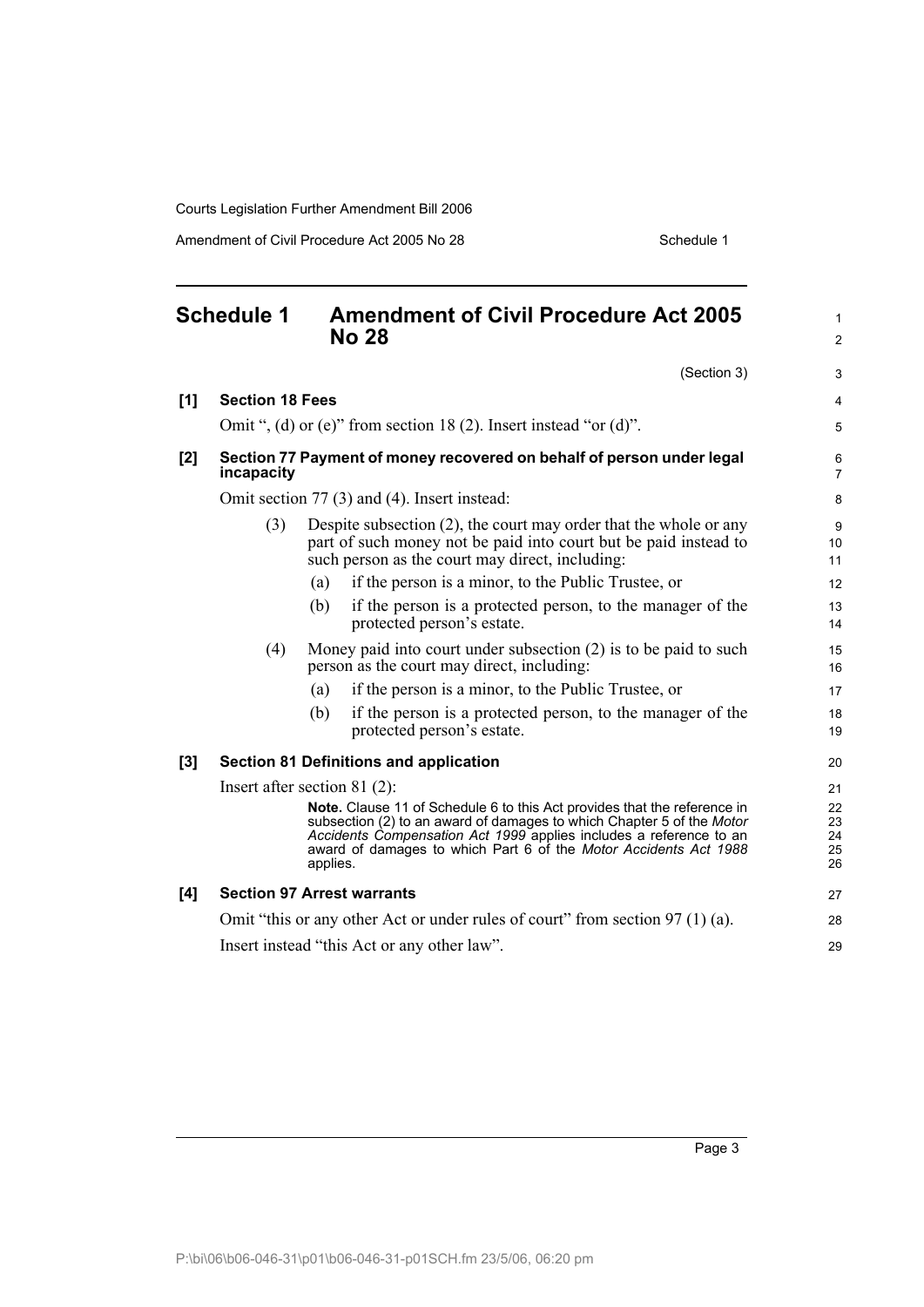Schedule 1 Amendment of Civil Procedure Act 2005 No 28

| [5] | order                                                                | Section 113 Sale or mortgage by judgment debtor of land affected by                                   |  |
|-----|----------------------------------------------------------------------|-------------------------------------------------------------------------------------------------------|--|
|     |                                                                      | Omit section 113 (6) (b). Insert instead:                                                             |  |
|     | (b)                                                                  | the Sheriff, on production of the agreement for the sale or<br>the mortgage instrument, must endorse: |  |
|     |                                                                      | in the case of a sale, the agreement for sale, or<br>(1)                                              |  |
|     |                                                                      | in the case of a mortgage, the mortgage instrument.<br>(ii)                                           |  |
| [6] | <b>Section 113 (7)</b>                                               |                                                                                                       |  |
|     | Omit "agreement". Insert instead "agreement or mortgage instrument". |                                                                                                       |  |
| [7] |                                                                      | Schedule 6 Savings, transitional and other provisions                                                 |  |

Insert at the end of clause 1 (1):

*Courts Legislation Further Amendment Act 2006* (but only to the extent that it amends this Act)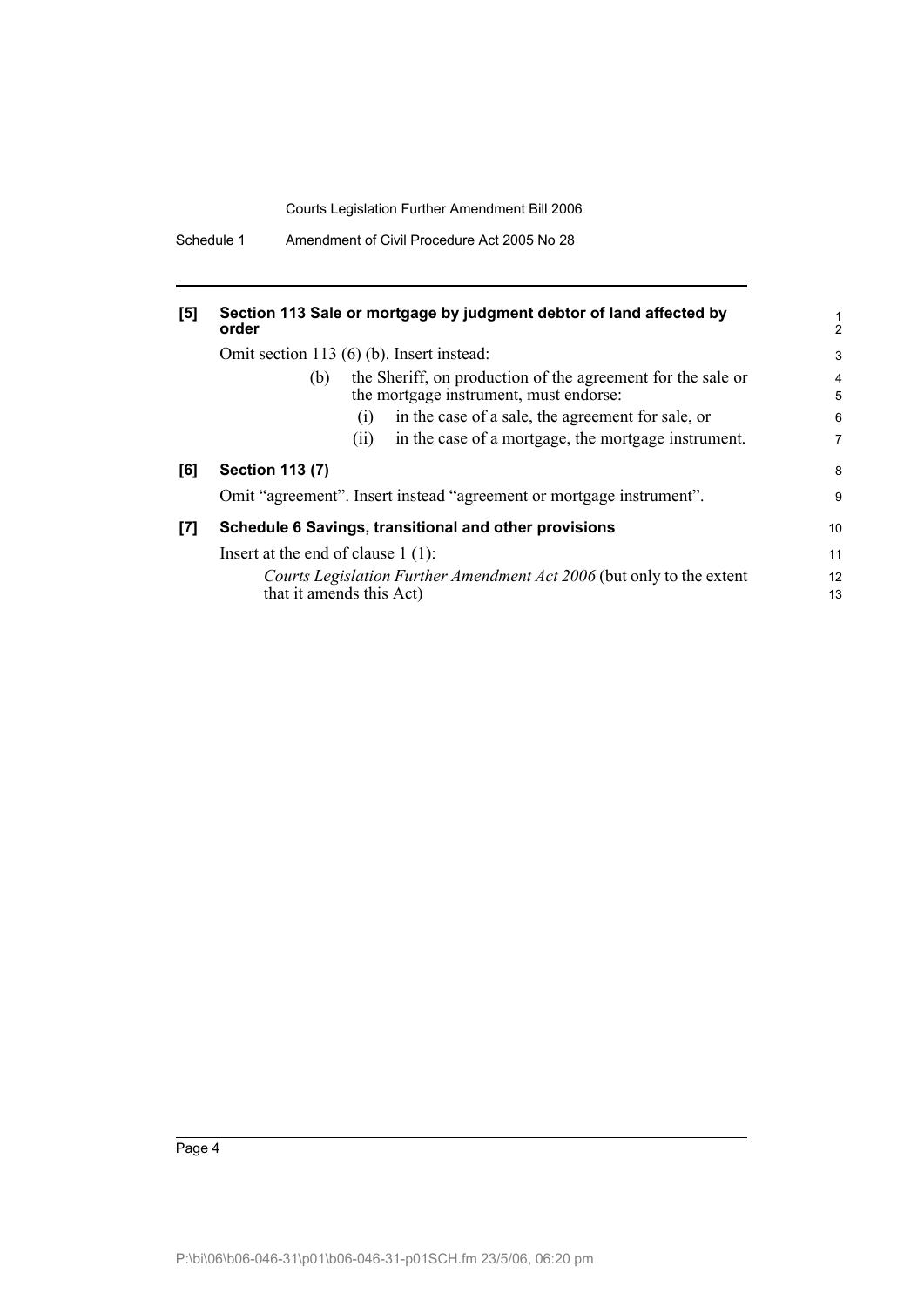Amendment of Drug Court Act 1998 No 150 Schedule 2 Schedule 2

1 2

### <span id="page-10-0"></span>**Schedule 2 Amendment of Drug Court Act 1998 No 150**

|       | (Section 3)                                                                                                                                                                                                                                                                                                                                                                                                                                          | 3                                                           |
|-------|------------------------------------------------------------------------------------------------------------------------------------------------------------------------------------------------------------------------------------------------------------------------------------------------------------------------------------------------------------------------------------------------------------------------------------------------------|-------------------------------------------------------------|
| [1]   | Section 5A Definition of "eligible convicted offender"                                                                                                                                                                                                                                                                                                                                                                                               | 4                                                           |
|       | Omit section 5A (1) (b). Insert instead:                                                                                                                                                                                                                                                                                                                                                                                                             |                                                             |
|       | the person has been sentenced to a term of imprisonment<br>(b)<br>for the offence to be served by way of full-time detention<br>and the unexpired non-parole period in relation to that<br>sentence is:<br>at the time the Drug Court is determining whether to<br>(i)<br>make a compulsory drug treatment order with<br>respect to the person—a period of no more than 3<br>years, and<br>at the time that the sentence was imposed—a period<br>(i) | 6<br>$\overline{7}$<br>8<br>9<br>10<br>11<br>12<br>13<br>14 |
|       | of at least 18 months, and                                                                                                                                                                                                                                                                                                                                                                                                                           | 15                                                          |
| $[2]$ | Section 5A (1) (c)                                                                                                                                                                                                                                                                                                                                                                                                                                   | 16                                                          |
|       | Omit "3 other offences". Insert instead "2 other offences".                                                                                                                                                                                                                                                                                                                                                                                          |                                                             |
| $[3]$ | Section 5A $(1)$ $(d)$ and $(e)$                                                                                                                                                                                                                                                                                                                                                                                                                     | 18                                                          |
|       | Omit "in the opinion of the Drug Court," wherever occurring.                                                                                                                                                                                                                                                                                                                                                                                         |                                                             |
| [4]   | Section 5A (2) (d)                                                                                                                                                                                                                                                                                                                                                                                                                                   | 20                                                          |
|       | Omit the paragraph.                                                                                                                                                                                                                                                                                                                                                                                                                                  | 21                                                          |
| [5]   | Section 18E Assessment of eligibility and suitability by the<br>multi-disciplinary team                                                                                                                                                                                                                                                                                                                                                              | 22<br>23                                                    |
|       | Insert after section $18E(2)$ (c):                                                                                                                                                                                                                                                                                                                                                                                                                   | 24                                                          |
|       | the offender's history of committing offences involving<br>(c1)<br>violence,                                                                                                                                                                                                                                                                                                                                                                         | 25<br>26                                                    |

Page 5